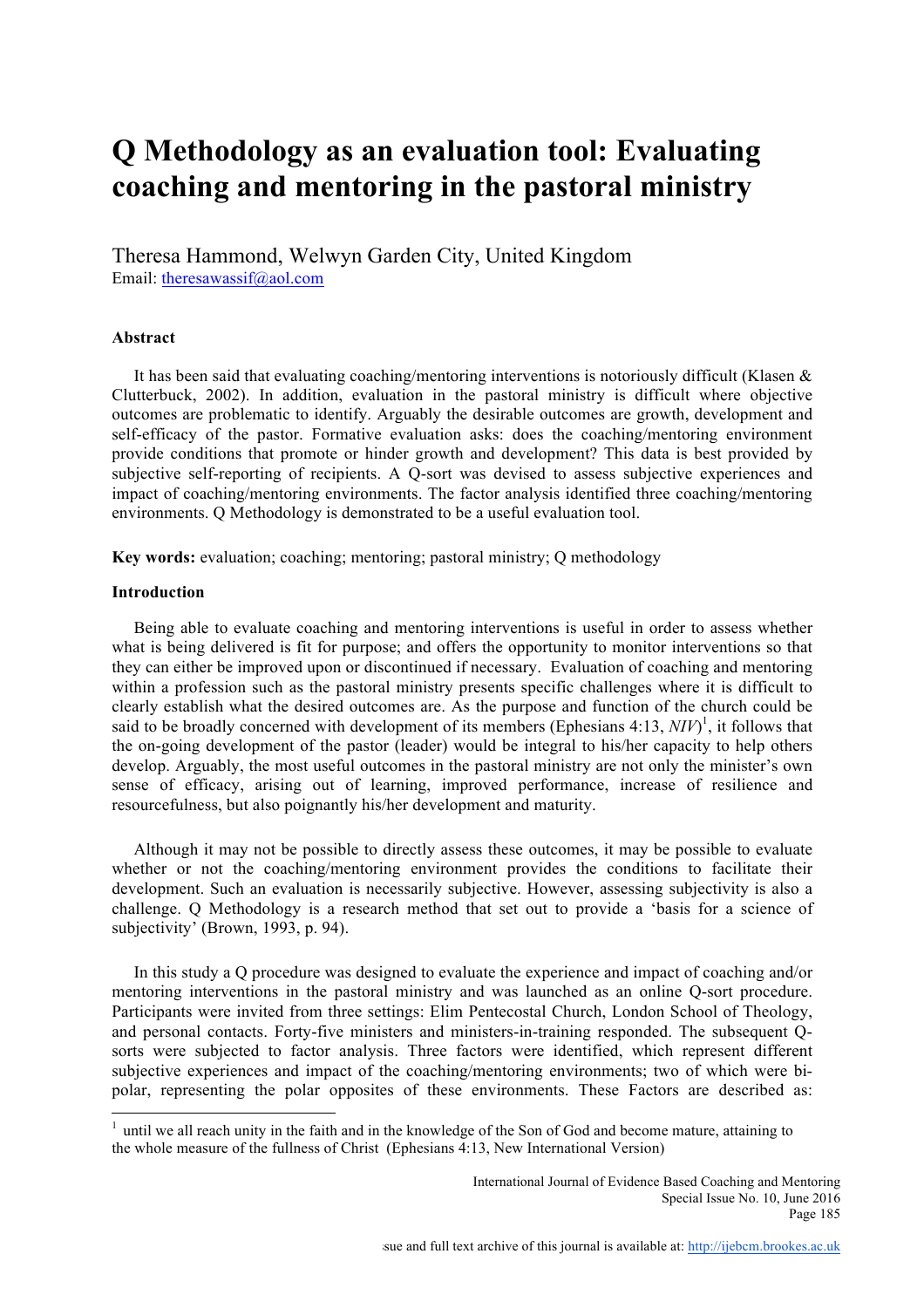'Skilled, Challenging and Transformative', 'Directive, Heavy-handed and Educational', and 'Supportive and Restorative', with the two bipolar factors described as: 'Unskilled and Manipulative' and 'Unsupportive, Manipulative yet Educational'.

In this study Q Methodology was employed as a research tool to evaluate coaching/mentoring in the pastoral ministry; in doing so it is demonstrated to be a viable evaluation tool being relatively easy to administer and eliciting subjectively rich and useful data.

#### **Coaching and Mentoring in the Pastoral Ministry**

There is some literature given to the empirical evaluation of coaching and/or mentoring for the training and ongoing support of those in pastoral ministry (Cowart, 2002; Wiggins, 1994; Godfrey, 2005; Bickers, 2010; Chiroma, 2012; Pyeatt, 2006; Longden, 2013). Largely, the findings of these studies found coaching/mentoring to be valuable, useful and effective, benefiting both the recipients and the organisation; however, one questioned the effectiveness of such interventions, whilst others identified that effectiveness related differently to different characteristics and qualities of the Coach/Mentor.

Cowart (2002) in a study of 'mentoring in the preparation of church planters' found that mentoring was a key component in their preparation, with 75% saying mentoring was the most 'valuable component', and 25% saying it was of 'equal value' to other components (Cowart, 2002, pp. 132- 133). Wiggins (1994) in studying ten mentoring pairs in ministerial training, found that mentoring provided positive benefits for seminaries, affecting reputation, campus unity and connection with graduates, but also benefitted student learning, retention, and professional preparation (Wiggins, 1994, p. 236). A study of fifteen Baptist pastors in Texas found that they valued mentoring more highly and saw it as more effective than other types of professional development experiences (Godfrey, 2005); and in a study of five bi-vocational minsters in the US and Canada, Bickers (2010) found that coaching could be a useful tool in equipping bi-vocational ministers who are particularly time challenged and have many, unique and differing learning needs (Bickers, 2010).

On the other hand, Chiroma (2012) found that although mentoring played an important role in the development of seminary students who identified mentoring as helpful, they still believed that mentoring was not effective. There was a passive rather than a pro-active and intentional approach to mentoring with no mentoring programmes; lack of supervision of mentors, lack of proper administration and documentation, lack of standardized procedures, and lack of training for mentors (Chiroma, 2012).

Interestingly, in an insightful study of how mentor characteristics and mentor functions correlated with minister retention, Pyeatt (2006) found that mentor characteristics (classified according to their educational level, their length of service, ministry rank, size of congregation, and positions of leadership) made no significant difference, whereas mentor functions (classified as relational, informative, facilitative, confronting, mentor model and ministerial vision) did (Pyeatt, 2006). This indicates the coach/mentor's behaviours are more significant than their status. This finding is corroborated by a survey in which ministers rated what mentor character traits and skills made an effective mentor. The highest ranking items were: being a reflective practitioner, flexibility in approach, empathy and good communication; the lowest ranking items were: demonstrated competence in growing churches, high expectations, good level of theological knowledge and ability to evaluate progress accurately.

These studies largely used qualitative interviews, but some used questionnaires, surveys and focus groups to assess or evaluate the coaching/mentoring. Although they do give interesting data, they do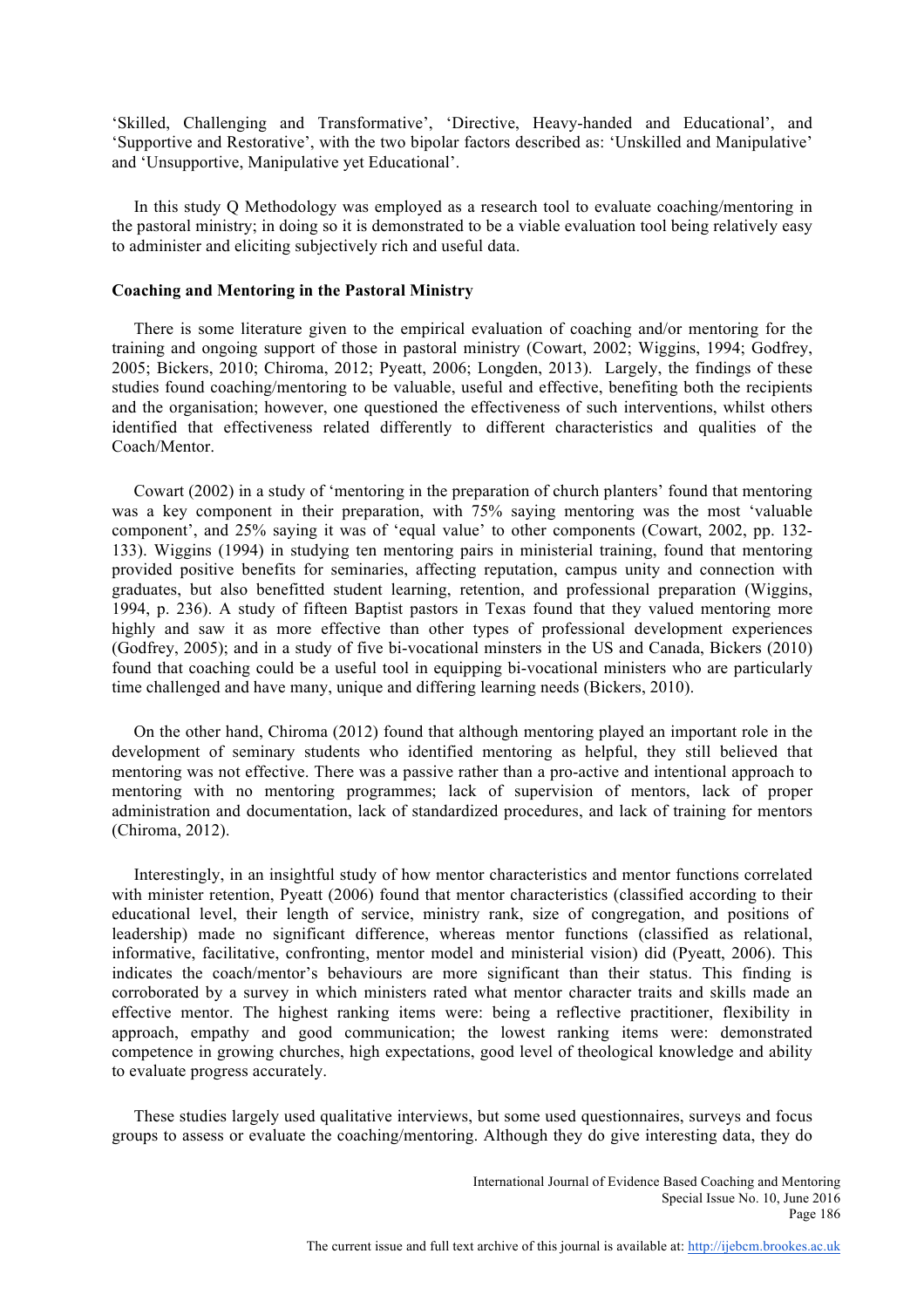not offer viable tools or methods of evaluation for monitoring purposes. Apart from the findings of Pyeatt (2006) and Longden (2013) the findings are too broad and do not give enough insight into the facilitative features of coaching/mentoring environments.

## **Evaluating Coaching and Mentoring**

Morzinski & Fisher (1996) stated 'mentoring programmes are complex and long-term presenting unique challenges to evaluators' (Morzinski & Fisher, 1996, p. 43). In addition, it is most often provided in the context of a one-on-one relationship which can vary greatly from person to person, and so the many methods of evaluating traditional training interventions may not be as appropriate (Ely, Boyce, Hernez-Broome, & Whyman, 2010, p. 5)**.** Moreover, evaluating this relationship and subjecting it to scrutiny can also threaten the confidentiality and, therefore, the trust and safety that the coaching and mentoring environment uniquely provides and could inadvertently damage it. Furthermore, evaluation of coaching and mentoring within the pastoral ministry presents its own challenges. The pastoral minister could be likened to the executive in that the

'impact [of their work] is not the result from just their own work, but far more important are relational elements including leadership, power and influence. Performance is often timelagged and a result of prior decisions and projects. Results are usually through groups and chained processes rather than direct influence' (Olson, 2008, p. 157)

Added to this it is also difficult to clearly establish what the desired outcomes in this setting are, as they are not as tangible as in the conventional business setting. As stated earlier, arguably, the most useful outcomes in the pastoral ministry are the minister's own sense of efficacy, arising out of learning, improved performance, increase of resilience and resourcefulness, and most poignantly development and maturity.

Development is not instantaneous and is a process that occurs over time, sometimes taking years or even decades (Berger & Fitzgerald, 2002); Laske (2000) suggests that a developmental change cannot be achieved in less than a year (Laske, 2000). Although assessing for the acquisition of learning, skills and performance may be relatively straight forward, the developmental issues as well as the nature of leadership and the associated 'long time span associated with strategic activities' (Ely, Boyce, Hernez-Broome, & Whyman, 2010) make assessment for these more difficult being less tangible. With this dilemma in mind, Ely et al.'s (2010) suggestion that evaluation entail a two-pronged approach focusing on both outcomes (summative evaluation) and processes (formative evaluation) (Ely, Boyce, Hernez-Broome, & Whyman, 2010) might be helpful and appropriate. The former focuses on 'what' the intervention achieves and the latter on 'how' the intervention achieves it. Evaluating the 'how' of what an intervention achieves – might be more achievable and realistic.

Delaying evaluation due to the long time span associated with the desired outcomes means that the quality of delivery of coaching and mentoring cannot be monitored nor improved upon. Rather than waiting for the outcomes, a formative evaluation asks: does the coaching and/or mentoring environment provide learning conditions that promote or hinder growth and development?

We might be able to describe or define the conditions necessary to facilitate development - or transformative learning (Cook-Greuter, 2004; Wilber, 2006; Cox & Jackson, 2010), but it is whether the learner feels empowered, 'confident, secure, free, equal, and possibly supported by others' (Cranton, 1994, p. 74) that matters and can only truly be evaluated by the 'learner'. Evaluating the coaching and/or mentoring environment for its facilitative features of growth and development is therefore necessarily subjective. However, assessing subjectivity is also a challenge.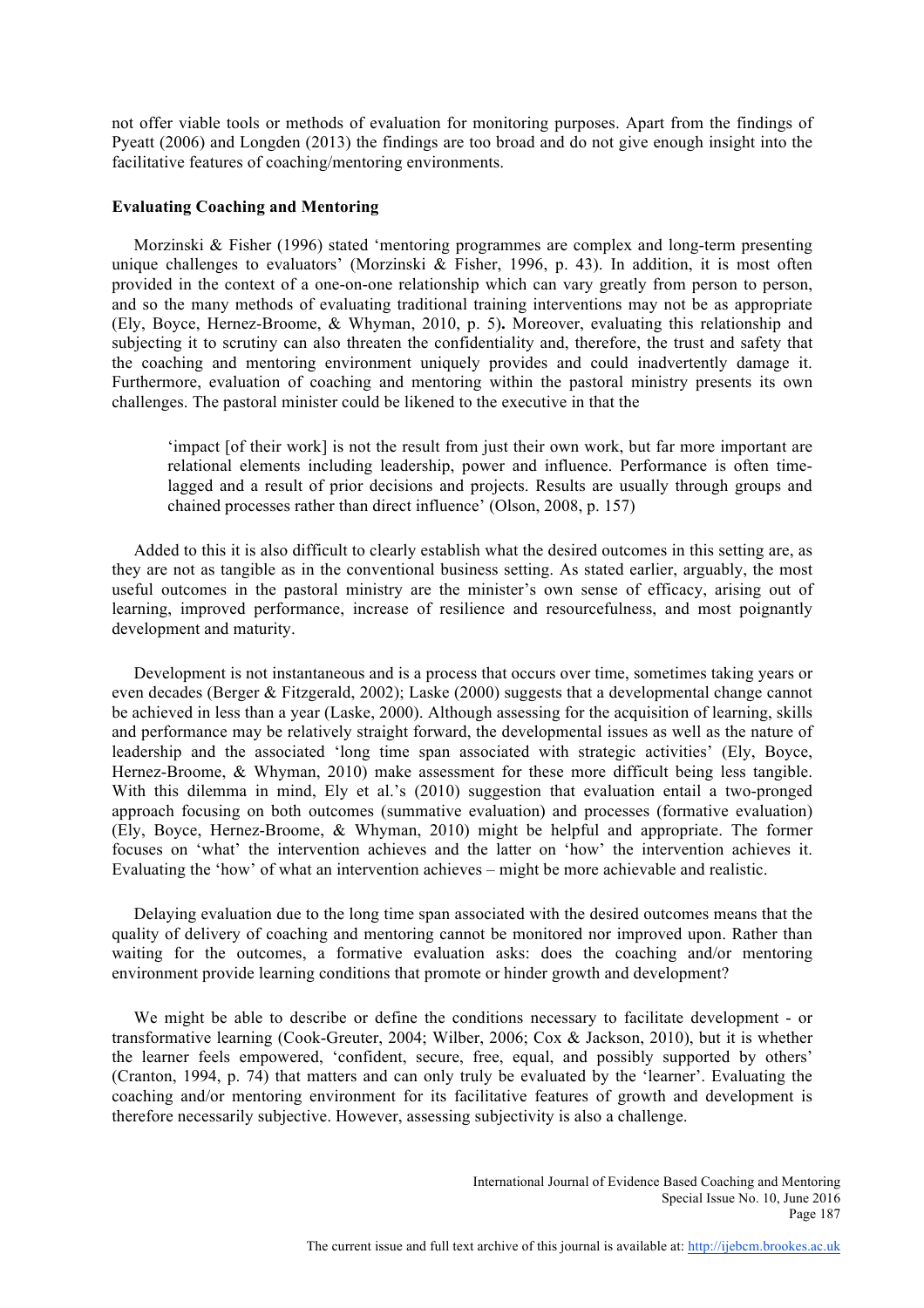## **Methodology**

Q Methodology is a research method that set out to provide a 'basis for a science of subjectivity' (Brown, 1993, p. 94) created by psychologist/physicist William Stephenson 'to measure the subjective objectively' (Ramlo & Newman, 2011, p. 172). In Q, a person is presented with a set of statements about a specific topic and asked to rank-order them, an operation referred to as Q-sorting (Brown, 1993). 'The statements (known as the Q-set) are matters of opinion only (not fact), and the fact that the Q-sorter is ranking the statements from his or her own point of view is what brings subjectivity into the picture' (Brown, 1993, pp. 93-94). The participants are required to rank these statements onto a grid (Figure 1) of a 'prearranged frequency distribution' (Stephenson W. , 1986b) . The grid created for this study contained nine ranking values from  $-4$  to  $+4$  correlating with 'Most Disagree' to 'Most Agree' accommodating 25 statements.

## *Sorting Grid for this study*



## **Figure 1 Rating Grid**

The uniqueness in this procedure is that the forced ranking of the statements presents 'Q-sorts', configurations of items (the statements), as statements *relative* to one another. These *whole configurations,* patterns of items, reveal viewpoints as a whole, which can then be subjected to factor analysis.

A Q methodological study broadly involves the following steps: (1) definition of the concourse; (2) development of the Q-set; (3) selection of the Participant set; (4) Q-sorting; and (5) analysis and interpretation (van Exel  $\&$  de Graaf, 2005). These steps will now be described.

#### *Definition of Concourse*

Initially, the process entails creating a 'concourse' of subjective statements from which the final Qset (the set of statements presented to participants) is generated. In Q, the flow of communicability surrounding any topic is referred to as a concourse. The concourse is usually drawn from a wide range of sources, 'phenomena of the ordinary conversation, commentary, and discourse of everyday life' (Brown, 1993, p. 94) . Interviews, casual conversations, newspapers, magazines and documents are all possible sources for a concourse. Statements can also be drawn from academic and theoretical literature.

The concourse is the raw material for a Q study. The most typical method of defining a concourse is by interviews. However, as there was insufficient time to create a concourse by collecting all the possible subjective statements the participants might make, one was created using theoretical underpinnings instead. This was very much guided by trying to articulate what conditions and environment would promote or hinder growth and development, which in turn could mediate the minister's efficacy and resilience; in addition it was also guided by an attempt to evaluate the impact beyond the coaching and/or mentoring environment.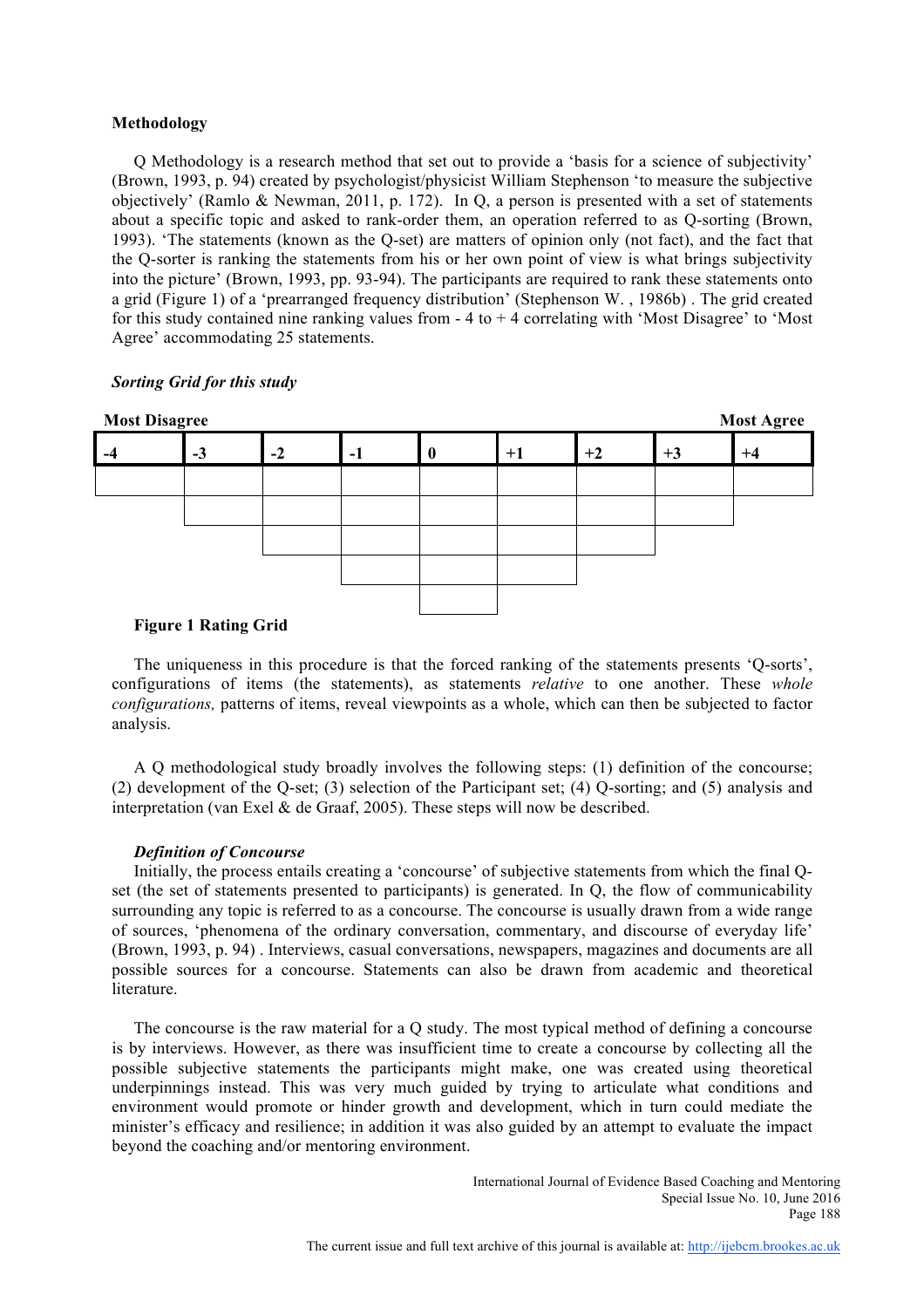This rendered quite a comprehensive concourse. In trying to evaluate the experience of the coaching/mentoring, statements were drawn from professional competencies as outlined by the International Coach Federation Competencies (International Coach Federation, 2015), theoretical concepts such as Roger's Conditions for growth (Rogers, 1967), Heron's Interventions (Heron, 2001), Heron's Degenerative Interventions (Heron, 2001), Mentoring Functions (Kram, 1985a), and Metathemes of negative mentoring (Eby, McManus, Simon, & Russell, 2000).

To evaluate the impact of the coaching/mentoring, statements were drawn from the literature concerning the Benefits, Objectives and Outcomes of coaching and/or mentoring (Allen, Eby, Poteet, & Lentz, 2004), the Burnout  $\leftrightarrow$  Engagement Dimension (Maslach, Schaufeli, & Leiter, 2001), The Areas of Worklife (Maslach, Schaufeli, & Leiter, 2001), and the Resilience CD-RISC Scale (Connor & Davidson, 2003).

The recommendation is to generate an overly large concourse, which can then be refined and reduced through a process of piloting (Watts & Stenner, Doing Q methodology: theory, method and interpretation, 2005) to produce a more manageable Q-set.

#### *Development of Q-Set*

The final Q-set of statements was a paring down of the concourse defined. Once again due to time constraints I could not develop the Q-set through any more than the most minimal of piloting.

My initial procedure design entailed two Q-sets; one focusing on 'the experience of the coaching/mentoring', the other on 'the impact of the coaching/mentoring', with 36 and 25 statements respectively. Feedback questioned the necessity of the two and the prohibitive completion time needed. Accordingly, I reduced it to a single Q-set with 25 statements covering both 'experience and impact'. The final reduced Q-set returned to a basic interpretation of what the coaching/mentoring environment might look like to provide the necessary conditions to facilitate or hinder growth and development, with the impact being confined to burnout, engagement, resilience, and with some additional generic statements.

This Q-set was launched as part of an online survey, which first collected demographic information, followed by the Q-sorting procedure, and in addition participants were invited to make further comments.

#### *Selection of Participants*

The participants were selected on the basis of *typical case sampling* (Bryman, 2012). The research demanded that the sample be restricted to those in the pastoral ministry or training for the pastoral ministry. This was achieved by approaching gatekeepers to participants in two settings: Elim Pentecostal Church and London School of Theology, and inviting personal contacts.

For one setting (Elim Pentecostal Church) an Information Sheet explaining the research was distributed at the Elim Leaders Summit, followed up with an email containing a link to the online research. The remainder got an online link either by email or Facebook Messenger inbox. In all, fortyfive ministers and ministers-in-training responded.

#### *Q-Sorting / Data Collection*

The intention of creating an online tool was to make the research accessible to as many respondents as possible. Face-to-face sampling would have yielded a smaller result.

#### *Analysis and Interpretation*

#### *Factor Analysis*

Once all the Q-sorts have been collected they are subjected to factor analysis; factor analysis is a form of data reduction. In Q Methodology, the Q-sorts (representing individual subjective viewpoints)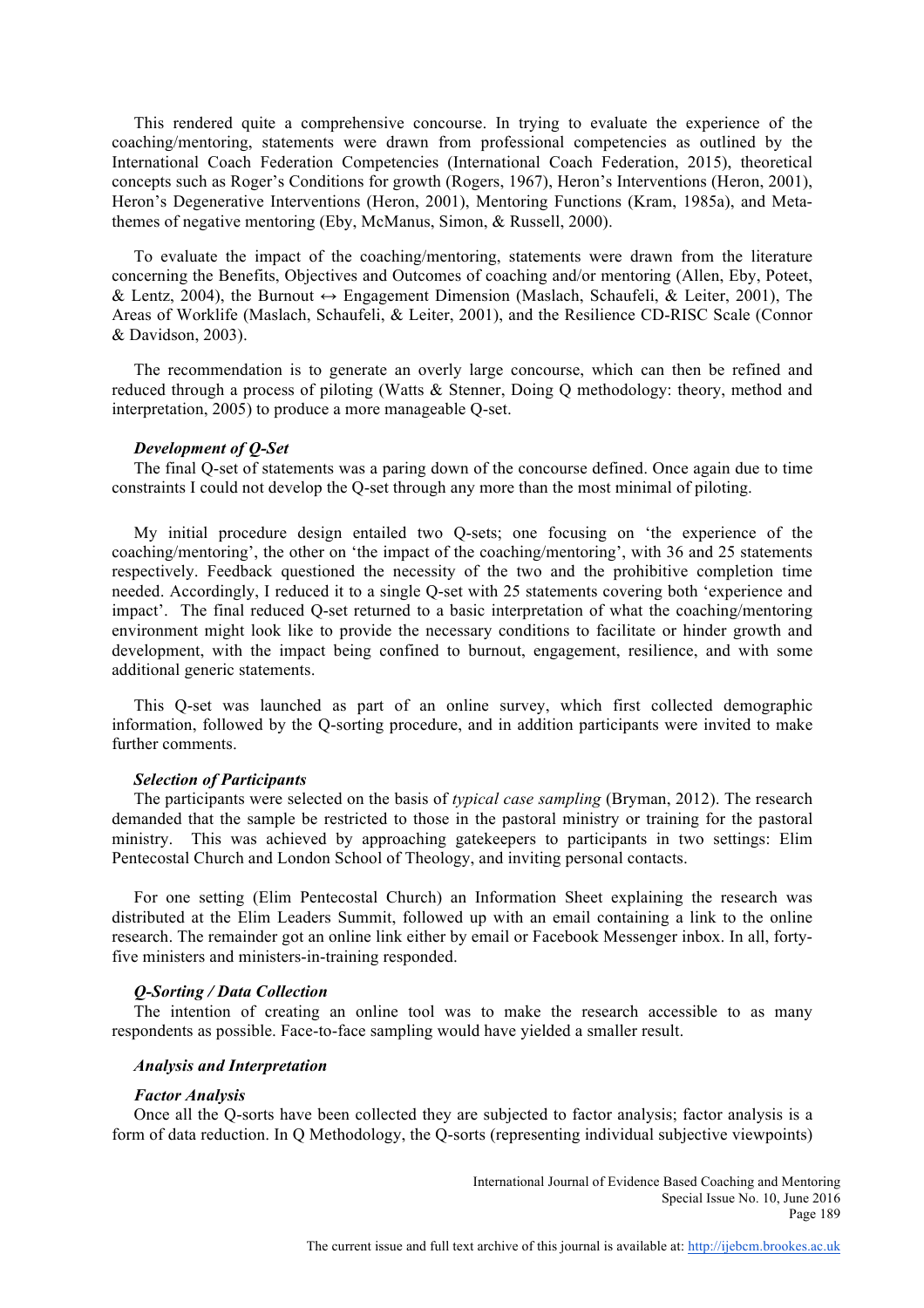are correlated with each other to identify the most common subjective viewpoints; those which are highly correlated may be considered to have a family resemblance (Brown, 1993) and are referred to as Factors. In this study this was performed by entering the Q-sorts into the PQMethod 2.35 computer programme created by Peter Schmolck (Schmolck, 2014); a Centroid Analysis was then performed to extract factors. The initial factors extracted are usually of little interest and only provide the raw material for further probing (Brown, 1993). This probing is done by *rotating* the data in order to be able to further reduce the data and sharpen and focus those Factors that can be meaningfully interpreted. The rotation identifies the defining Q-sorts for each Factor; defining Q-sorts are those that significantly load onto a Factor.

#### *Factor Arrays & Characterising Statements*

To aid the interpretation of these Factors the data is converted into a prototype *factor array* for each Factor*,* which is 'no more or less than a single Q-sort configured to represent the viewpoint of a particular factor'. These are easier to understand and conform to the format in which the data is collected – as whole Q-sorts, which captures the viewpoints as configurations of the statements and their relative position to each other. These factor arrays capture the holistic and subjective essence of Q (Watts & Stenner, Doing Q Methodological Research: Theory, Method and Interpretation, 2012). Statements at the extremes of the factor array of a factor are said to be *characterising statements* and are usually used to produce the initial description of a factor (van Exel  $\&$  de Graaf, 2005).

#### *Bipolar Factors*

*Bipolar factors* are factors that are defined by both positively and negatively loading Q-sorts. The negatively loading Q-sorts capture viewpoints that are the polar opposite of the viewpoints shared by the positively loading Q-sorts (Watts & Stenner, Doing Q Methodological Research: Theory, Method and Interpretation, 2012), and need attention when interpreting the factors.

#### **Factor Analysis and Interpretations**

In all there were 45 respondents who completed the web-based survey and Q-sorting procedure. The Q-sorts were subjected to factor analysis to produce a factor solution which is presented here along with Factor interpretations and descriptions.

In the final analysis, a three-factor solution seemed a best fit to capture the range of subjective viewpoints without losing defining features by amalgamating the Q-sorts further and reducing the factors; two of the three factors are bipolar. The positively loaded factors are denoted by a **+ sign** and the negatively loaded factors by a **- sign**. Factors 1 and 3 are bipolar in that there is one Q-sort that negatively loads onto Factor 1 and two Q-sorts that negatively load onto Factor 3. They can be broadly described as:

| Factor $1+$ | Skilled, Challenging and Transformative    |
|-------------|--------------------------------------------|
| Factor 2    | Directive, Heavy-handed and Educational    |
| Factor $3+$ | Supportive and Restorative                 |
| Factor $1-$ | Unskilled and Manipulative                 |
| Factor 3–   | Unsupportive, Manipulative yet Educational |

The statement positions on the factor arrays of each Factor are displayed in Table 1 followed by descriptive summaries. These will give an impression of the subjective experience and impact of each of the coaching/mentoring environments that each of these Factors represent.

> International Journal of Evidence Based Coaching and Mentoring Special Issue No. 10, June 2016 Page 190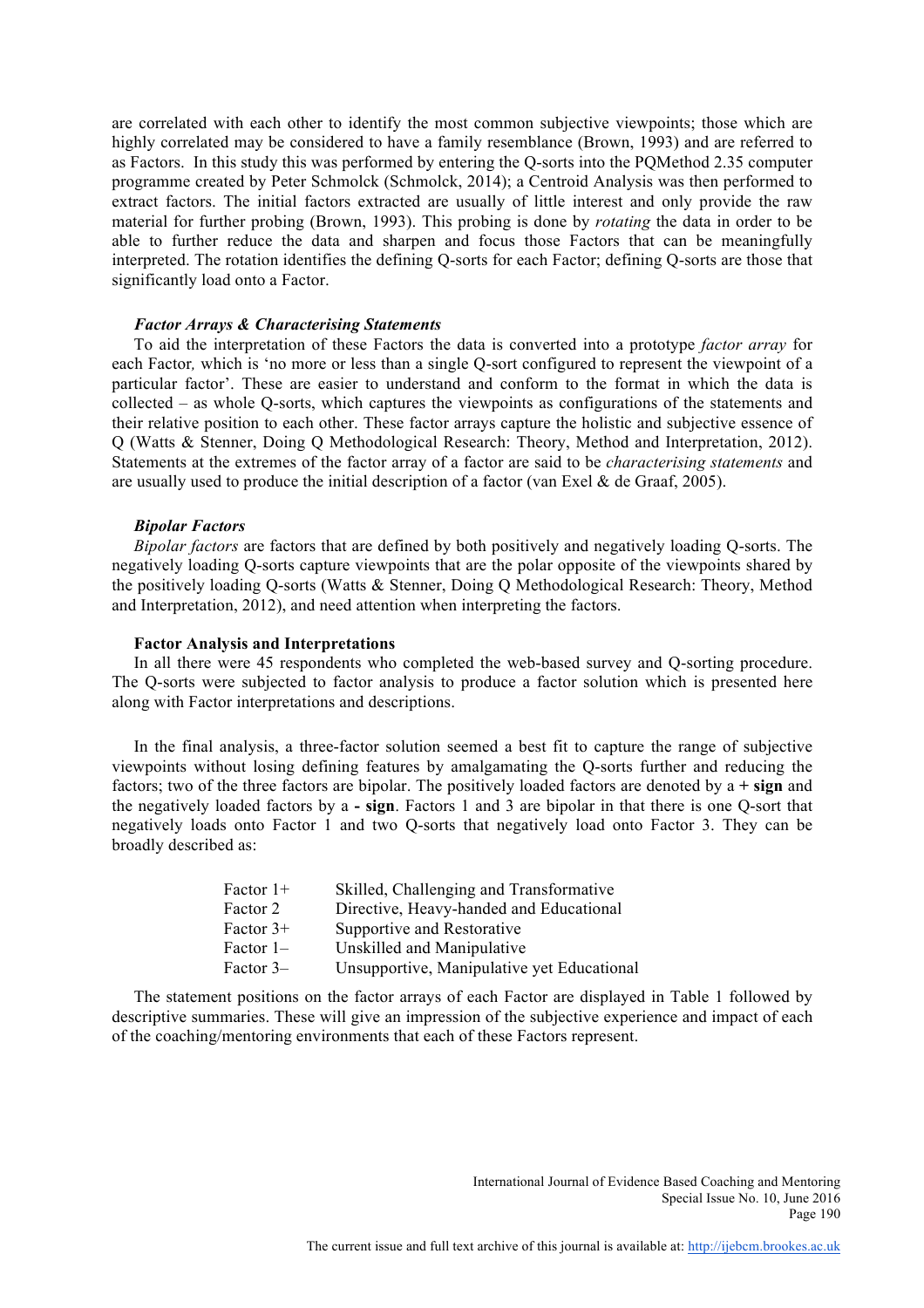|                |                                                                                    |                                               |                                         |                                               | <b>Bi-polar factors</b>                              |                                               |
|----------------|------------------------------------------------------------------------------------|-----------------------------------------------|-----------------------------------------|-----------------------------------------------|------------------------------------------------------|-----------------------------------------------|
| No.            | <b>Statement</b>                                                                   | Factor<br>$1+$<br>factor<br>array<br>position | Factor<br>2 factor<br>array<br>position | Factor<br>$3+$<br>factor<br>array<br>position | <b>Factor</b><br>$1-$<br>factor<br>array<br>position | Factor<br>$3-$<br>factor<br>array<br>position |
| 1              | I am satisfied with my Coach/Mentor                                                | $+4$                                          | $-1$                                    | $+3$                                          | $-4$                                                 | $-3$                                          |
| $\overline{2}$ | My Coach/Mentor is accepting of me and<br>thinks highly of me                      | $+2$                                          | $+2$                                    | $+4$                                          | $-2$                                                 | $-4$                                          |
| 3              | My Coach/Mentor can be intrusive                                                   | $-2$                                          | $\theta$                                | $-3$                                          | $+2$                                                 | $+3$                                          |
| $\overline{4}$ | The coaching/mentoring helped me to see the<br>work I do has meaning and purpose   | $+1$                                          | $+2$                                    | $+2$                                          | $-1$                                                 | $-2$                                          |
| 5              | My Coach/Mentor seems to be motivated by<br>self-interest                          | -4                                            | $-1$                                    | -4                                            | $+4$                                                 | $+4$                                          |
| 6              | The coaching/mentoring lifted my cynicism                                          | $\theta$                                      | $-2$                                    | $-1$                                          | $\overline{0}$                                       | $+1$                                          |
| $\tau$         | I have 'aha' moments in the<br>coaching/mentoring                                  | $+3$                                          | $+1$                                    | $\mathbf{0}$                                  | $-3$                                                 | $\boldsymbol{0}$                              |
| 8              | My Coach/Mentor lacks professional or<br>interpersonal skills                      | $-3$                                          | $-3$                                    | $-2$                                          | $+3$                                                 | $+2$                                          |
| 9              | The coaching/mentoring helped me to learn<br>new skills and improve my performance | $+2$                                          | $+1$                                    | $\mathbf{0}$                                  | $-2$                                                 | $\boldsymbol{0}$                              |
| 10             | The coaching/mentoring seems casual and<br>haphazard                               | $-1$                                          | $+1$                                    | $-1$                                          | $+1$                                                 | $+1$                                          |
| 11             | The coaching/mentoring energized me                                                | $+3$                                          | $\boldsymbol{0}$                        | $\boldsymbol{0}$                              | $-3$                                                 | $\theta$                                      |
| 12             | The coaching/mentoring helped me to feel<br>competent and take pride in what I do  | $+1$                                          | $+2$                                    | $+1$                                          | $-1$                                                 | $-1$                                          |
| 13             | My Coach/Mentor talks too much                                                     | $-2$                                          | $\boldsymbol{0}$                        | $-2$                                          | $+2$                                                 | $+2$                                          |
| 14             | My Coach/Mentor helped me to find a<br>healthier personal-professional balance     | $\boldsymbol{0}$                              | $+1$                                    | $+2$                                          | $\mathbf{0}$                                         | $-2$                                          |
| 15             | The coaching/mentoring has left me with a<br>greater sense of control              | $+1$                                          | $\overline{0}$                          | $\boldsymbol{0}$                              | $-1$                                                 | $\mathbf{0}$                                  |
| 16             | The coaching/mentoring made me feel<br>appreciated for what I do                   | $\boldsymbol{0}$                              | $+3$                                    | $+2$                                          | $\boldsymbol{0}$                                     | $-2$                                          |
| 17             | My Coach/Mentor directives are punishing                                           | $-1$                                          | $-1$                                    | $-3$                                          | $+1$                                                 | $+3$                                          |

International Journal of Evidence Based Coaching and Mentoring Special Issue No. 10, June 2016 Page 191

п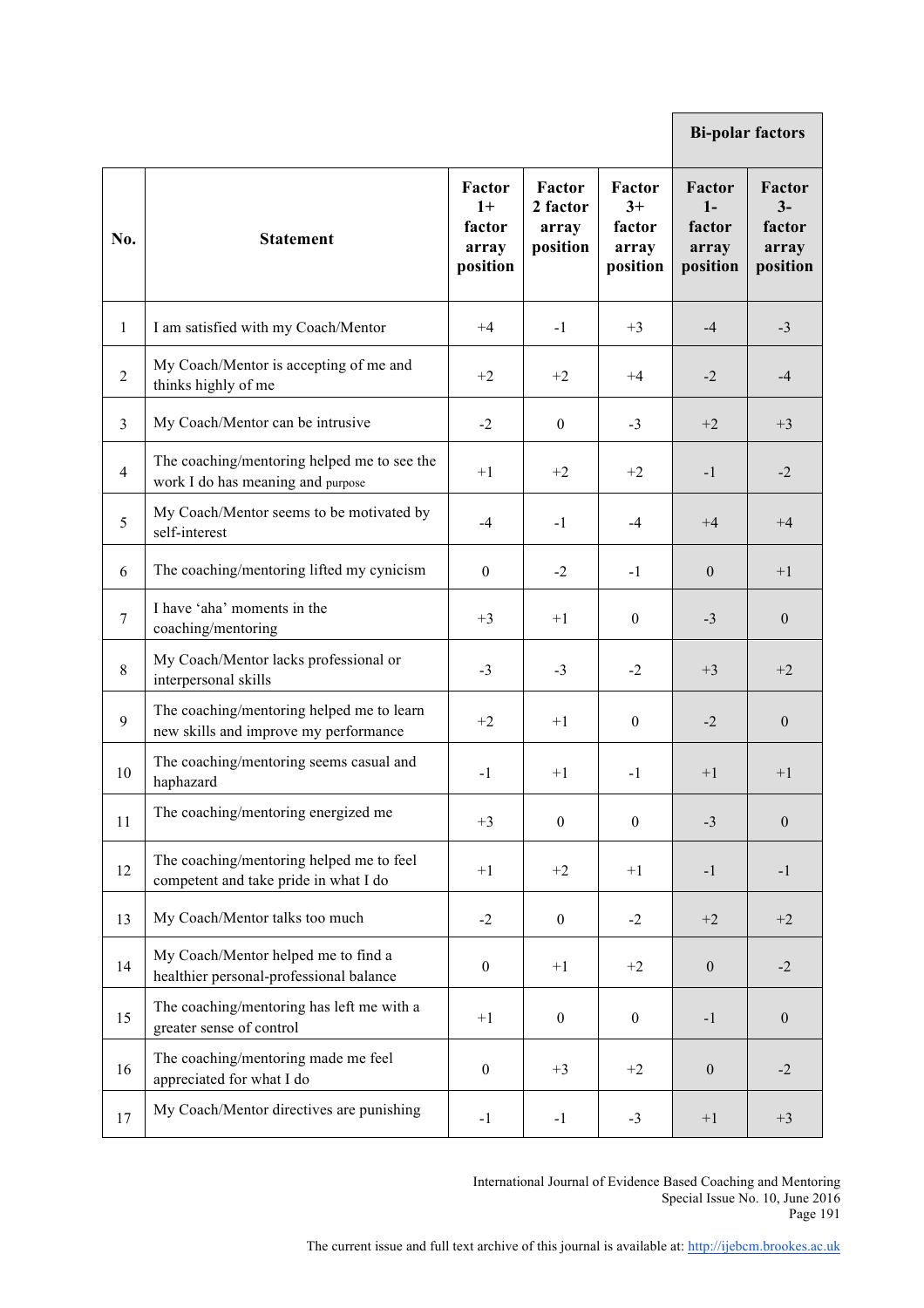| 18 | The coaching/mentoring made me feel part of<br>a community                               | $\theta$ | $\theta$ | $+1$     | $\theta$ | $-1$     |
|----|------------------------------------------------------------------------------------------|----------|----------|----------|----------|----------|
| 19 | The coaching/mentoring has confirmed that<br>my values are in keeping with the Church's  | $\theta$ | $+4$     | $+1$     | $\theta$ | $-1$     |
| 20 | My Coach/Mentor tells me what I should do                                                | $-1$     | $+3$     | $-1$     | $+1$     | $+1$     |
| 21 | The coaching/mentoring helped me to handle<br>unpleasant feelings                        | $-1$     | $-4$     | $+1$     | $+1$     | $-1$     |
| 22 | I feel manipulated by my Coach/Mentor to<br>conform to cultural, value or belief systems | $-3$     | $-1$     | $-2$     | $+3$     | $+2$     |
| 23 | The coaching/mentoring has made me more<br>resilient                                     | $+2$     | $-2$     | $\theta$ | $-2$     | $\theta$ |
| 24 | My Coach/Mentor has helped me to see that<br>God is helping me                           | $+1$     | $-2$     | $+3$     | $-1$     | $-3$     |
| 25 | My Coach/Mentor pays little or no attention<br>to me                                     | $-2$     | $-3$     | $-1$     | $+2$     | $+1$     |

## *Table 1 Statement positions on the factor arrays of each Factor*

Below are brief descriptive summaries of each Factor using the characterising statements (the statements at the extremes of the factor arrays); statement number and ranking number are bracketed.

## *Factor 1+: Skilled, Challenging and Transformative*

This Factor has an Eigenvalue of 26.23 and explains of 58% of the study variance. Twenty-three participants significantly loaded onto this Factor; one of which loaded negatively onto this Factor and is described below.

The participants who loaded positively onto this Factor found coaching and mentoring to be a positive experience with the statement "I am satisfied with my coach"  $(1: +4)$  ranking as the most agreed with statement in the Factor 1 array, followed by "I have 'aha' moments in the coaching/mentoring"  $(7: +3)$  and "The coaching/mentoring energized me"  $(11: +3)$ . These indicate that this coaching and mentoring environment fosters transformative learning (promoting growth and development) and engagement.

At the other end of the factor array "My Coach/Mentor seems to be motivated by self-interest" (5: -4) ranks lowest, followed by "I feel manipulated by my Coach/Mentor to conform to cultural, value or belief systems" (22: -3) and "My Coach/Mentor lacks professional or interpersonal skills" (8: -3), indicating that participants who loaded onto this Factor experienced the Coach/Mentor as skilled and to have benevolent and generous motives.

## *Summary of Factor 1+: Skilled, Challenging & Transformative*

This is a positive and satisfactory environment, fostering transformative learning, energising and promoting engagement. The Coach/Mentor is experienced as skilled, non-manipulative, benevolent and generous, providing a stretching and challenging environment. It may not necessarily be a 'touchy-feely' or 'mollycoddling' environment, focused on-task, providing challenging opportunities.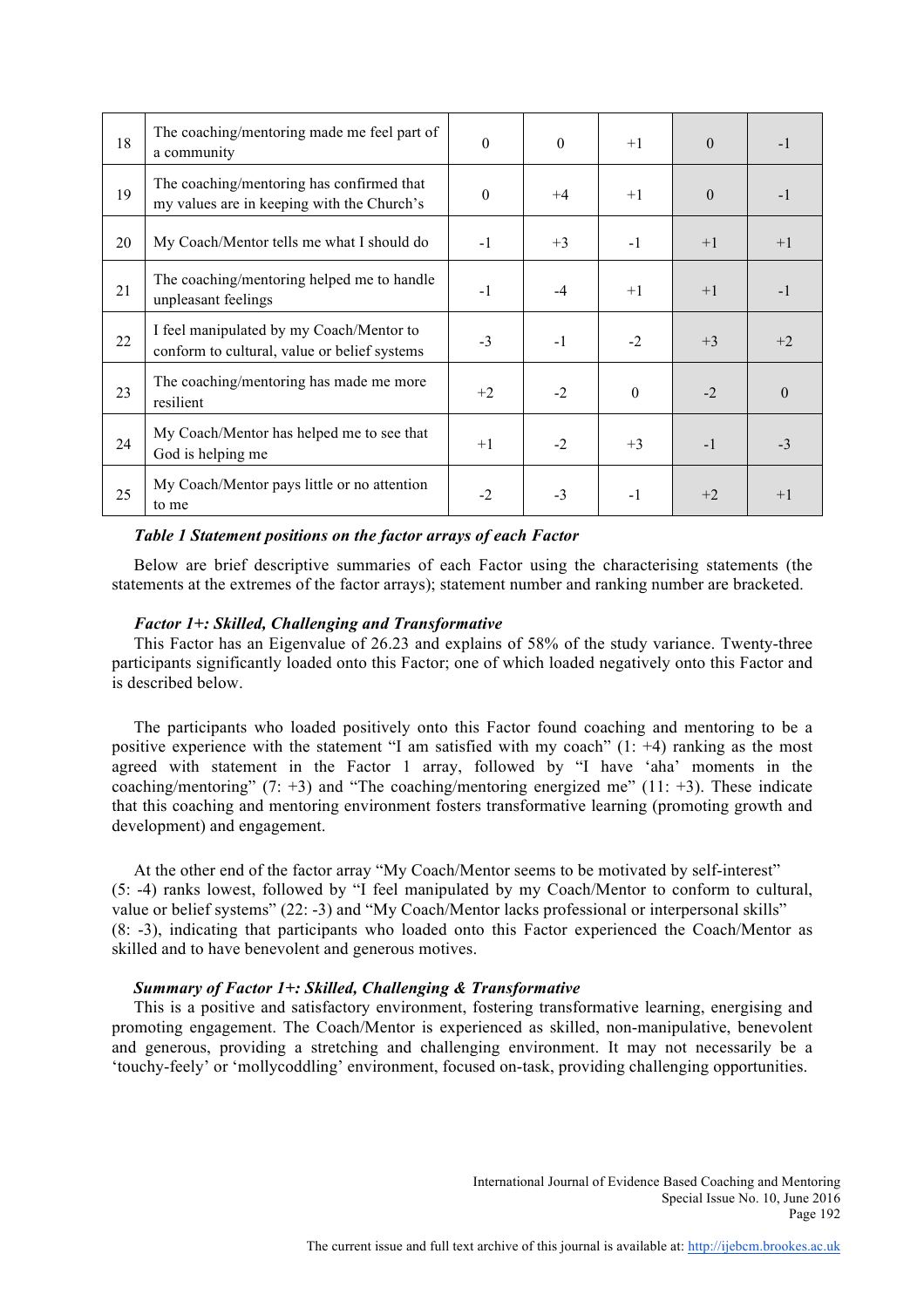#### *Factor 1–: Unskilled and Manipulative*

This is the polar opposite viewpoint of the positively loaded Factor 1: 'Skilled, Challenging and Transformative', identified as 'Unskilled and Manipulative'; one participant negatively loaded onto this Factor.

This Coach/Mentor is experienced as self-centred, unkind and unskilled, resorting to manipulative tactics reflected in "My Coach/Mentor seems to be motivated by self-interest" (5:+4) ranking highest followed by "I feel manipulated by my Coach/Mentor to conform to cultural, value, or belief systems"  $(22: +3)$  and "My Coach/Mentor lacks professional or interpersonal skills"  $(8: +3)$ .

It is clearly an unsatisfactory environment, possibly draining and unfruitful in terms of growth and development with "I am satisfied with my Coach/Mentor" (5:-4) ranking lowest, followed by "The coaching/mentoring energized me" (11:-3) and "I have 'aha' moments in the coaching/mentoring"  $(7:-3)$ .

## *Summary of Factor 1-: Unskilled & Manipulative*

This is an unsatisfactory environment where the Coach/Mentor is experienced as self-centred, unkind and unskilled, resorting to manipulative tactics. This environment appears draining and unfruitful.

#### *Factor 2: Directive, Heavy-handed and Educational*

This Factor has an Eigenvalue of 2.18 and accounts for 5% of the study variance. Two participants significantly loaded onto this Factor.

This experience of coaching and mentoring takes a more directive form seen in "The Coach/Mentor tells me what to do"  $(20: +3)$  ranking highly. Even with this, participants found affirmation in this coaching and mentoring environment with "The coaching/mentoring has confirmed that my values are in keeping with the Church's" (19: +4) ranking highest, followed by "The coaching/mentoring made me feel appreciated for what I do"  $(16: +3)$ , suggesting they may have felt valued by mere dint of receiving coaching/mentoring and thus ameliorating stress.

At the other end of this factor array, "The coaching/mentoring helped me to handle unpleasant feelings" (21: -4) ranks lowest, possibly suggesting that this is not an environment in which 'negativity is discharged' and so not an 'emotional' environment; possibly a very 'matter-of-fact' environment. However, with "My Coach/Mentor pays little or no attention to me" (25: -3) and "My Coach/Mentor lacks professional or interpersonal skills" (8: -3) ranking so low, this is not to suggest that this is an inattentive or seen as unskilled environment.

However, with "The coaching/mentoring seems casual and haphazard" (10:  $+1$ ), "My Coach/Mentor talks too much" (13: 0), "My Coach/Mentor can be intrusive" (3: 0), "I feel manipulated by my Coach/Mentor to conform to cultural, value or belief systems"  $(22: -1)$ , "My Coach/Mentor seems to be motivated by self-interest" (5: -1) all ranking higher in this factor than in the other factor arrays (although not the negatively loaded version of the Factors), and with "My Coach/Mentor directives are punishing" (17: -1) ranking higher than in Factor 3 and as highly as in Factor 1, we get a sense that this Coach/Mentor strays over into somewhat heavy handed tactics – talkative, intrusive, directives are punishing, and somewhat manipulative.

Ranking lower in this factor array than in the other factor arrays is "I am satisfied with my Coach/Mentor" (1: -1), meaning the participants loading onto this factor do not find this necessarily a satisfactory environment. Ranking equally as low as in Factor 1 is "My Coach/Mentor is accepting of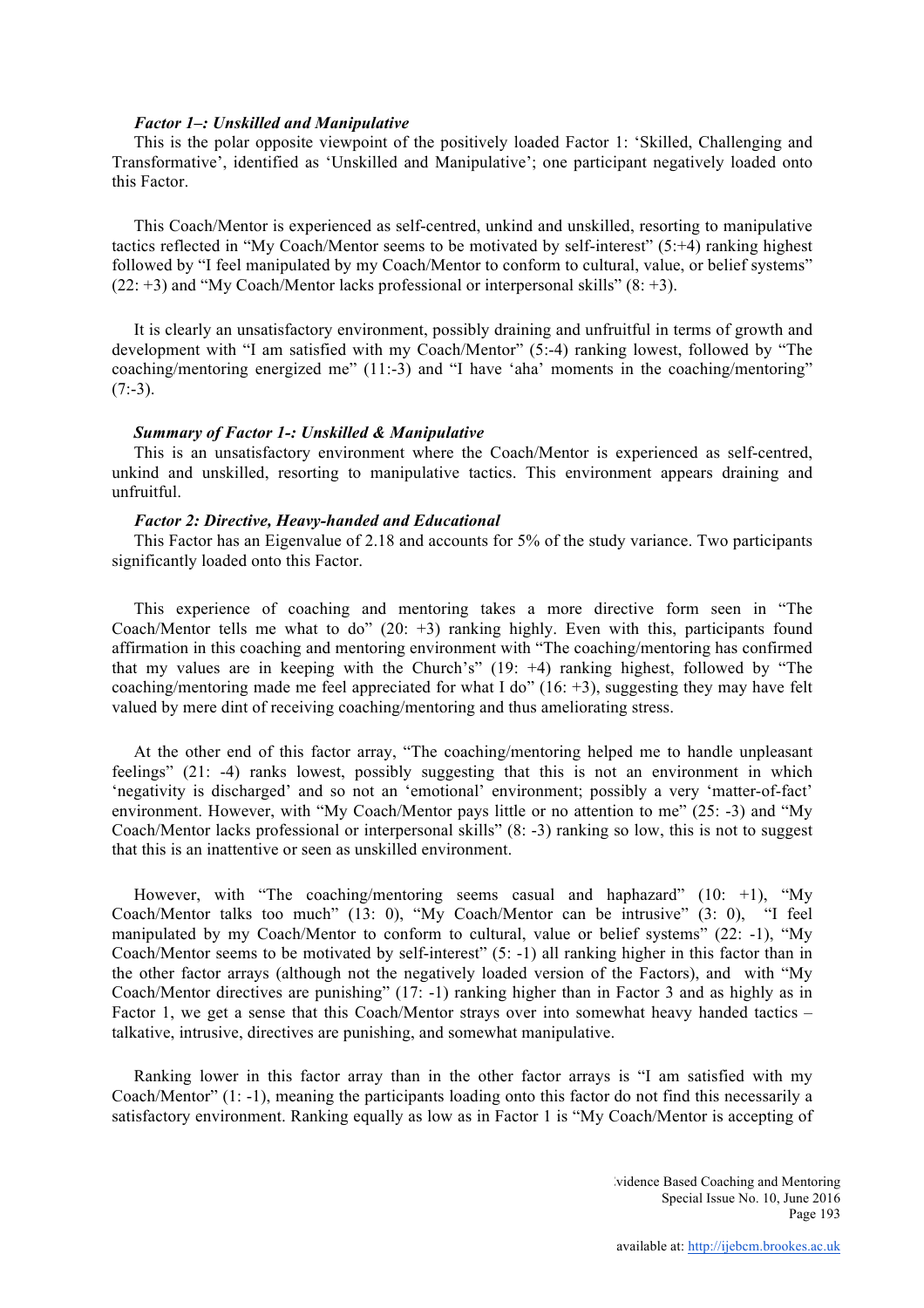me and thinks highly of me"  $(2: +2)$ ; being equal with Factor 1 where it is interpreted as not being 'touchy-feely', here we might see this as the non-emotional environment emphasised.

## *Summary of Factor 2: Directive, Heavy-handed and Educational*

This environment is primarily directive, yet affirming and does give a sense of being appreciated, possibly due to the mere dint of receiving the coaching/mentoring and, therefore, somewhat stressameliorating. It is not necessarily experienced as an emotionally holding environment, possibly due to being very matter-of-fact, but not malevolent, inattentive or seen as unskilled per se.

Although this environment does build in some resilience, this coach/mentor's interventions stray over into being heavy-handed, being talkative, intrusive, giving punishing directives (the same ranking of this statement in Factor  $+1$  is interpreted as being challenging) and somewhat manipulative. It is not experienced as satisfactory and recipients do not feel that the coach/mentor accepts or values them.

There is a conflicted sense about this coaching/mentoring environment; it is good but not necessarily outright satisfactory; it brings some benefits if not a wholesale building in of resilience or stress amelioration.

#### *Factor 3+: Supportive and Restorative*

This Factor has an Eigenvalue of 1.50 and accounts for 3% of variance. Twelve participants significantly loaded onto this Factor; two of which loaded negatively onto this Factor and is described below.

The top ranking statement in this factor array is "My coach is accepting and thinks highly of me" (2: +4) suggesting this experience is of a very caring and supportive Coach/Mentor, providing one of the basic Rogerian conditions for growth (Rogers, 1967).This being followed by "I am satisfied with my Coach/Mentor" (1: +3) and "My Coach/Mentor has helped me to see that God is helping me" (24: +3), we can sense that this viewpoint of coaching and/or mentoring is one that is experienced as a positive and affirming one.

At the other end of this factor array, the lowest ranking statement is "My Coach/Mentor seems to be motivated by self-interest" (5: -4), points to this practitioner being experienced as benevolent and generous; emphasised by the next two-to-last ranking statements in "My Coach/Mentor directives are punishing" (17: -3) and "My Coach/Mentor can be intrusive" (3: -3).

Ranking higher in this factor array than in the other factor arrays is "My Coach/Mentor helped me to find a healthier personal-professional balance" (14: +2) and "The coaching/mentoring made me feel part of a community" (18: +1), both emphasising the stress ameliorating effect of this coaching/mentoring environment (Pines & Aronson, 1988). Then somewhat surprisingly we find "My Coach/Mentor pays little or no attention to me" (25: -1), and "My Coach/Mentor lacks professional or interpersonal skills" (8: -2) ranking higher in this factor array than in the other factor arrays.

## *Summary of Factor 3+: Supportive & Restorative*

This environment is positive, satisfactory and affirming. The coach/mentor is experienced as caring, supportive, accepting, validating, benevolent and generous; this is the ideal environment for ameliorating stress and building in resilience (Pines & Aronson, 1988). Although there is a hint of the coach/mentor being unskilled and inattentive, the coaching/mentoring is taken seriously and prioritised.

> ng and Mentoring No. 10, June 2016 Page 194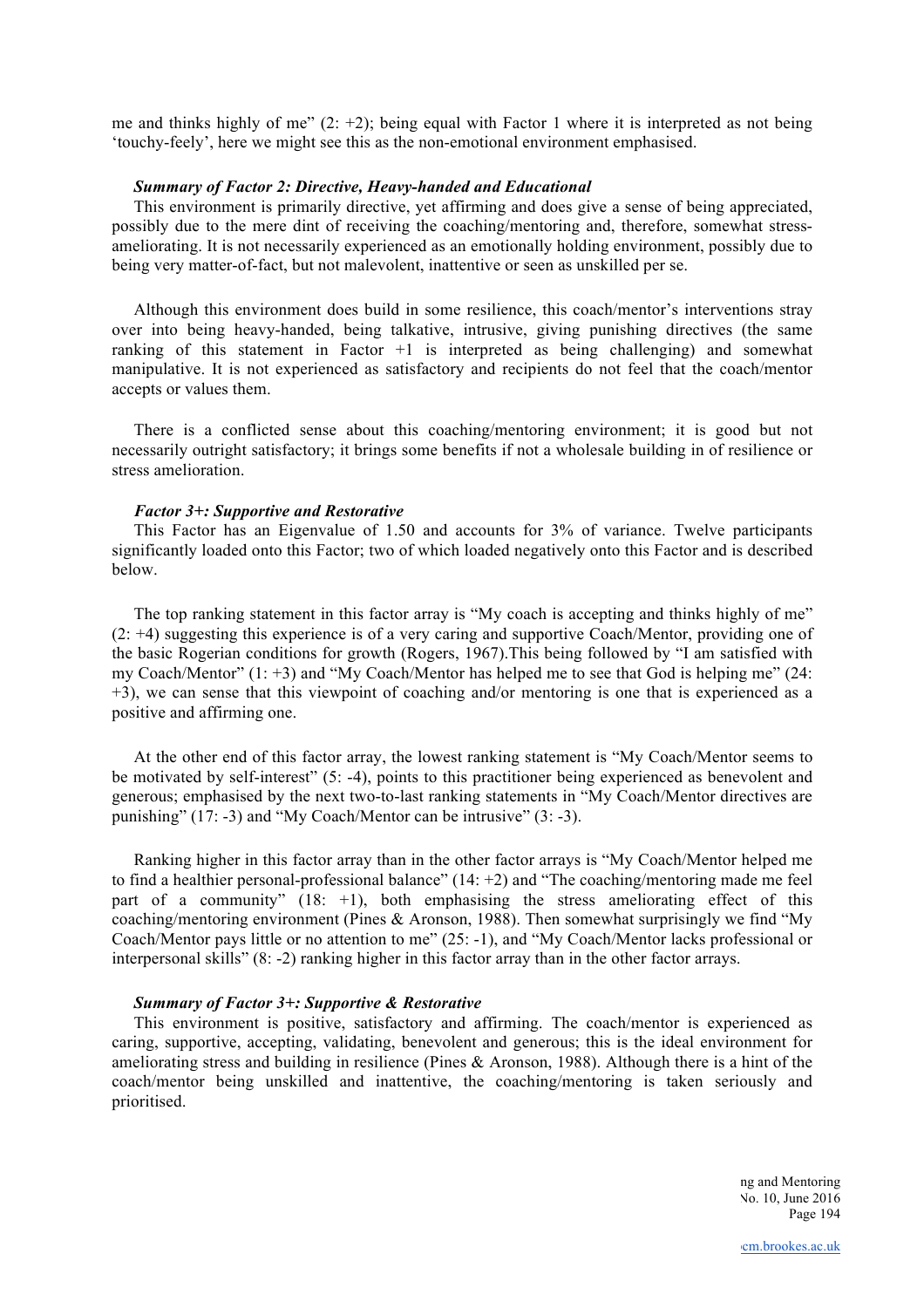#### *Factor 3–: Unsupportive, Manipulative yet Educational*

This is the polar opposite viewpoint of the positively loaded Factor 3 – 'Supportive and Restorative'. Two participants negatively load onto Factor 3, defined here as 'Unsupportive, Manipulative yet Educational.

Similar to the bipolar version of Factor 1 this coach/mentor also seems to be motivated by selfinterest and is intrusive and punishing reflected in the top three ranking statements of "My Coach/Mentor seems to be motivated by self-interest" (5:+4), "My Coach/Mentor can be intrusive"  $(3:+3)$ , and "My Coach/Mentor directives are punishing"  $(17:+3)$ .

Furthermore, this is experienced as an unsupportive coaching and mentoring environment with "My Coach/Mentor is accepting of me and thinks highly of me" (2:-4) ranking lowest. Maybe not surprisingly, this is followed by "I am satisfied with my Coach/Mentor" (1:-3) and "My Coach/Mentor has helped me to see that God is helping me" (24:-3), suggesting that not only is it unsatisfactory, but it certainly does not build in any sense of spiritual affirmation and so can be deemed to not be building in resilience either.

However, unlike the bipolar version of Factor 1, this environment does seem to deliver some learning with "I have 'aha' moments in the coaching/mentoring" (7: 0) and "The coaching/mentoring helped me to learn new skills and improve my performance" (9: 0) both ranking significantly higher than in Factor 1-. According to the factor arrays this environment is marginally more skilled shown in the statement "My Coach/Mentor lacks professional and interpersonal skills"  $(8:+2)$ , which ranks at  $+3$ in Factor 1-; this may account for this surprising benefit of this environment. It is possible that the lack of skill here revolves around the coaching and mentoring skills rather than say expertise in profession, hence the title 'Unsupportive' as opposed to 'Unskilled' used for Factor 1-. It is possible that the Q-set did not offer the statements to further discriminate this distinction.

#### *Summary of Factor 3-: Unsupportive, Manipulative yet Educational*

This Coach/Mentor is seen as being self-focused, intrusive and punishing in directives; it is an unsatisfactory and unsupportive environment. It does not build in resilience or any sense of spiritual affirmation. It does, however, build in some learning, and seems to be marginally more skilled than the Factor 1- environment. This may be due to lack of skill around coaching/mentoring as opposed to profession skill.

#### **Discussion**

Qualitative approaches such as interviewing are inherently subject to the interpretation of the interviewer. In qualitative analysis

'the task becomes one of organization, analysis, and presentation, and in most instances the observer is forced to fall back on categories which are superimposed on the data (Brown, 1993, p. 97).

Although qualitative approaches do produce rich data, the data is organized according to the researcher's/observer's categorizations.

'Q methodology likewise involves the artificial categorizing of statements, but ultimately this artificiality is replaced by categories that are operant, i.e. that represent functional as opposed to merely logical distinctions' (Brown, 1993, p. 97).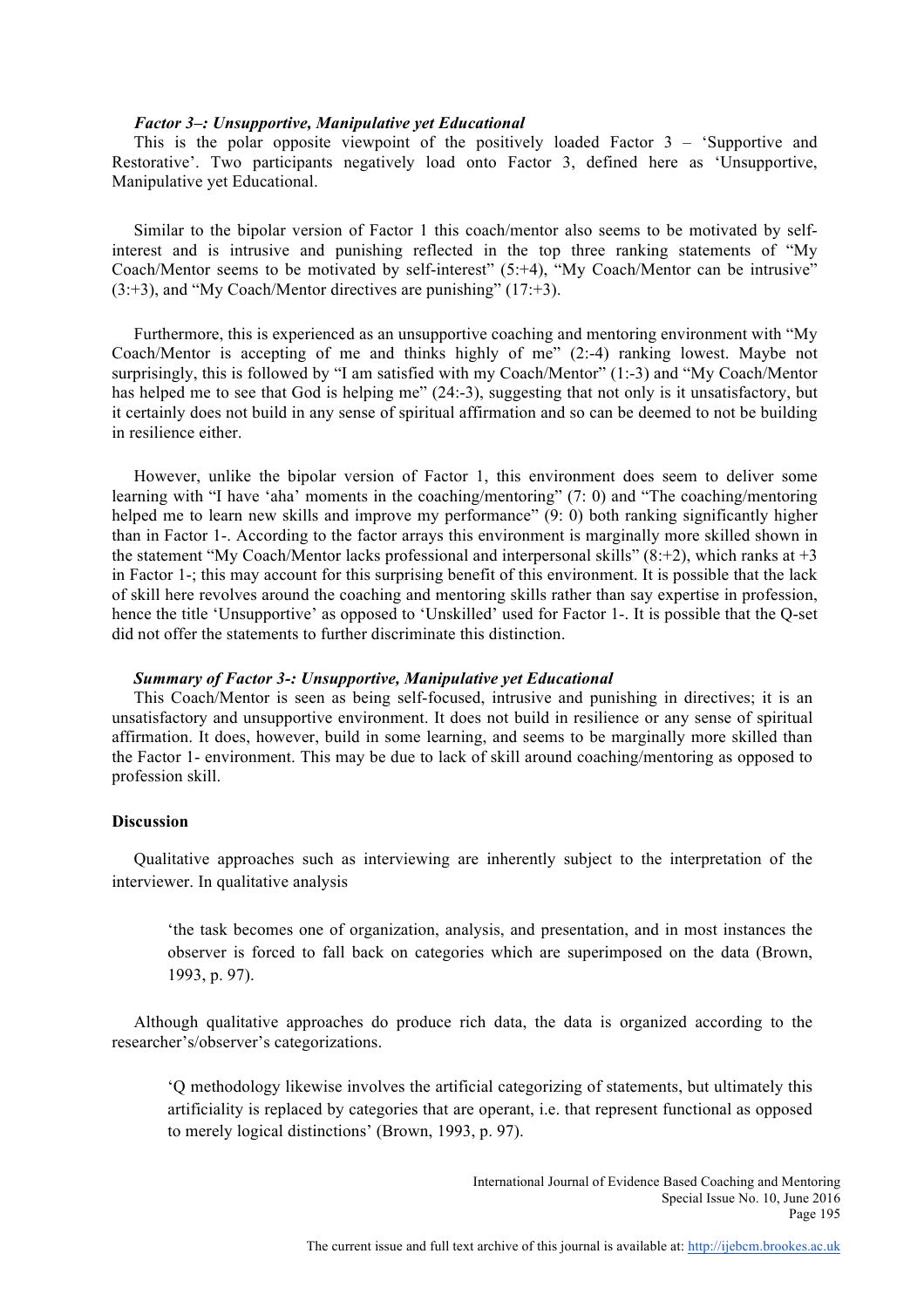The factors identified in Q are arrived at via the factor analysis of individuals' Q-sorts which can be described as operant due to capturing the participants' subjectivity by 'the act' of performing the Q-sort.

Quantitative approaches as in surveys and questionnaires might also capture some of the elements of the subjective experiences of the coaching and/or mentoring, but they do so at the cost and loss of the individual's subjective holistic viewpoint. Quantitative approaches measure variables

'relative to a population', and can tell us how they vary proportionally to a population of persons. But it can tell us little or nothing about . . . any individual person. It supplies information of a general kind (Stephenson, 1936b, p. 201)

In O the people and not the individual items (the statements) are the variables; 'whole configurations' which represent subjective viewpoints are correlated with one another in the factor analysis maintaining the integrity of the viewpoints of individual people.

Thus Q methodology avoids the pitfalls of both qualitative and quantitative approaches and is considered to be a combined research method (not a mixed method) - coined a qualiquantological approach (Stenner & Stainton, 2004). Q methodology seeks to quantify subjective viewpoints (Shemmings, 2006)

'Q Methodology provides insight into . . . subjectivities in a much richer way than that provided by conventional surveys, while providing more structure and better replicability than purely qualitative approaches such as focus groups or ethnographic observation' (Davis  $\&$ Michelle, 2011).

It is the forced ranking in Q-sorts producing the configurations of statements relative to one another as whole viewpoints which demonstrate the nuanced and subtle differences between the Factors that represent different subjective experiences. It is this detail that makes this data particularly useful that other approaches may not surface. For example, in this study, all three Factors may have been shown to be beneficial and/or satisfactory using either a qualitative or quantitative methods. However, using Q, subtleties such as the more skilled and challenging experience of Factor 1, the more directive and heavy-handed experience of Factor 2, and the more supportive and restorative experience of Factor 3 may not have been demonstrated in such a clear fashion.

Although the data in Q-sorts can and does stand alone, as they represent holistic viewpoints in of themselves, they can further be interpreted in conjunction with other information. In the original design of this research demographic information was collected prior to the Q-sort procedure and participants were also invited to make any further comments after performing the Q-sort and proved useful in interpretation.

Follow up interviews which can be informed by a Q-sort can also be useful to inform further interpretation. However time constraints of this research did not allow for follow up interviews and this could be an area for future research, particularly in evaluating coaching and/or mentoring in the pastoral ministry.

The encouraging finding of this particular study is that for the majority, those loading onto Factors 1+ and 3+, coaching/mentoring was a positive and satisfactory experience (75% of participants). For some, for those loading onto Factors 2 and 3-, coaching/mentoring delivered some benefits, but was not necessarily satisfactory (8% of participants). However, there was one participant who loaded onto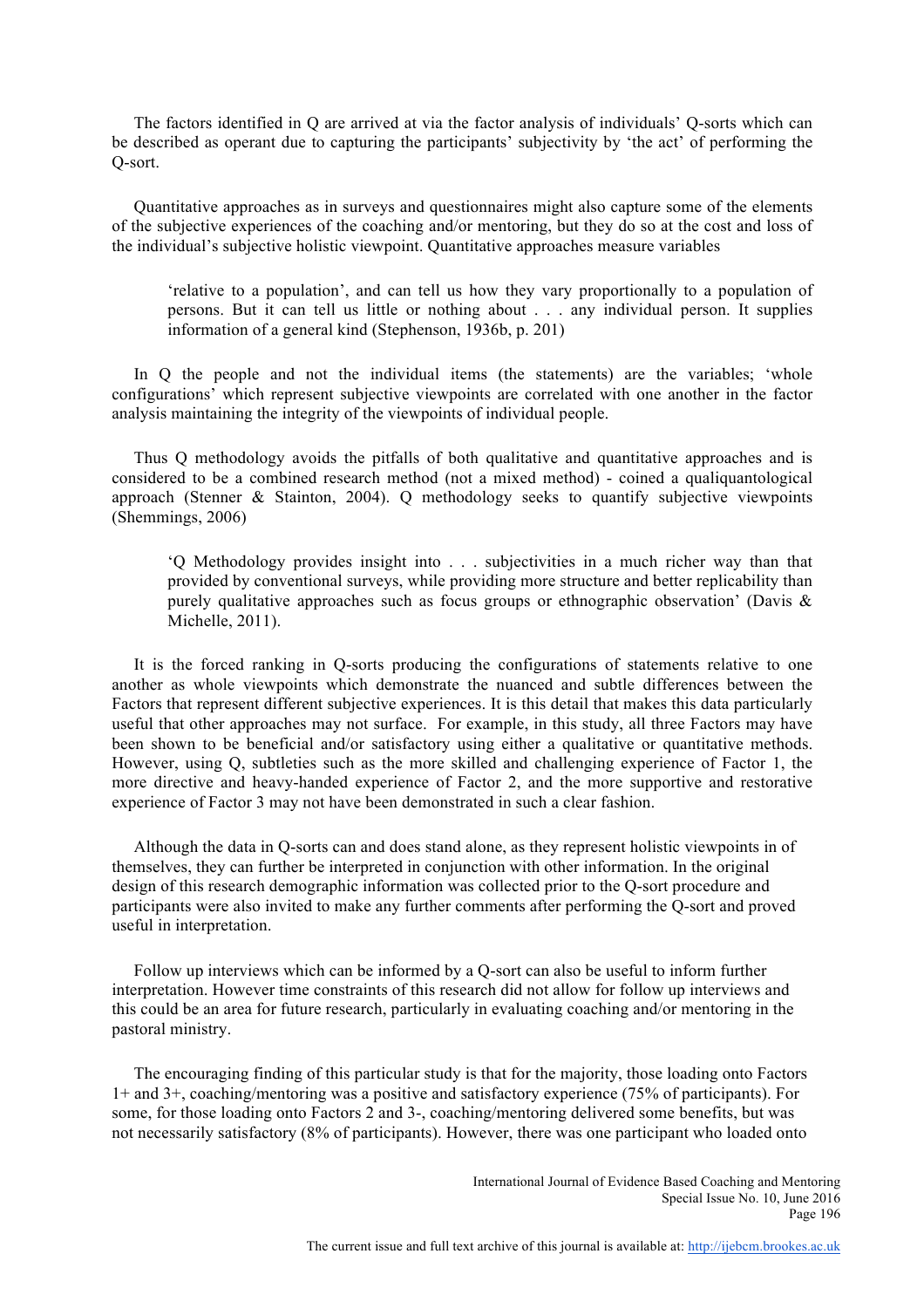Factor 1-, which delivered no benefits and was unsatisfactory (2% of participants). This broadly agrees with the previously mentioned studies found in the literature (Cowart, 2002; Wiggins, 1994; Godfrey, 2005; Bickers, 2010) where coaching/mentoring was largely found to be valuable, useful and effective, benefiting both the recipients and organisation; however, one study did question the effectiveness of such interventions (Chiroma, 2012). The findings of this research however, do give more insight into what might make coaching/mentoring interventions valuable and useful and what may affect the effectiveness of such interventions.

In addition, using the demographic information collected prior to the Q-sort in the online survey, further observations were made in how these Factors might relate to coaching/mentoring design features, such as context and purpose, skill and training of coach/mentor, ownership of learning, and continuum of learning needs (from instrumental to transformative learning) (Hammond, 2015). This provides rich and useful material to inform evaluation of coaching and/or mentoring interventions, which in turn offers the opportunity to monitor interventions so that they can either be improved upon or discontinued if necessary.

#### *Q Methodology as Evaluation Tool*

Q Methodology was developed by William Stephenson in 1935 as a research tool; however, it is beginning to be used as an evaluative and assessment tool (Chinnis, Summers, Carolyn, Paulson, & Davis, 2001; Ramlo & Newman, 2011).

One of the reasons put forward for this recent development is the access to computer software, such as PQ Method, giving the opportunity to perform the complex calculations associated with factor analysis (Chinnis, Summers, Carolyn, Paulson, & Davis, 2001, p. 258). These calculations take moments as opposed to what would have taken hours and days when performed manually. I found using a Q-sort to evaluate the coaching and mentoring simple and easy to administer.

On average it took participants 12.08 minutes to perform the Q-sort (see Figure 2 below) – even including participant no. 17, who took 161 minutes to perform the Q-sort (maybe they took a lunchbreak in the middle of doing the procedure). Excluding this participant due to the time anomaly, the average time taken to perform the Q-sort was 8.7 minutes.



*Figure 2 Time taken to undertake Q Sorts*

International Journal of Evidence Based Coaching and Mentoring Special Issue No. 10, June 2016 Page 197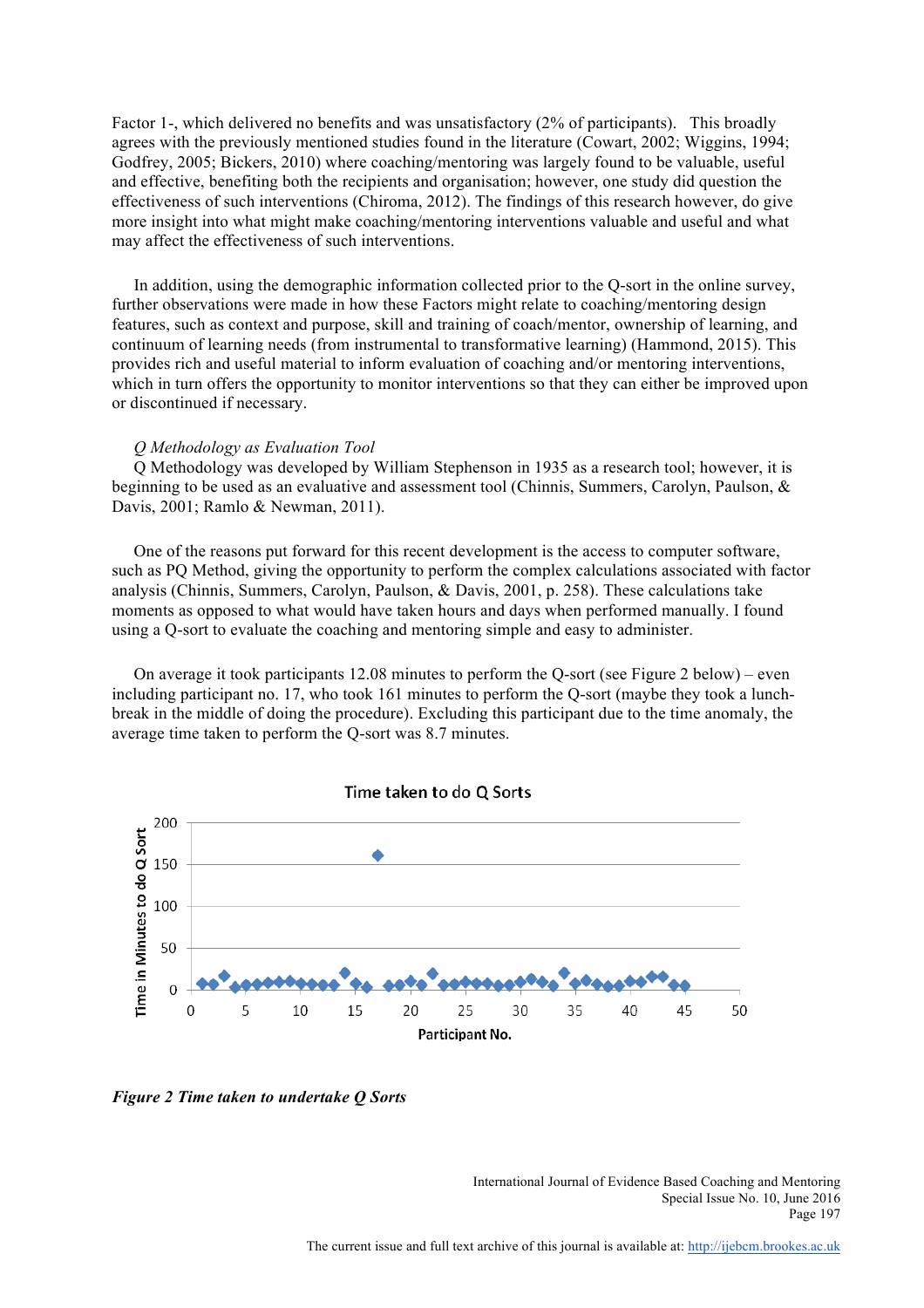The Q-sort procedure can elicit qualitative, but specific, rich and informative data within minutes, as opposed to the hours that it may take to conduct an interview. The detailed and nuanced data produced by Q methodology 'reveals the multiple unique views as well as consensus within the group of participants' (Ramlo, n.d., p. 207) and make Q useful as an evaluative and assessment tool (Ramlo, n.d.; Chinnis, Summers, Carolyn, Paulson, & Davis, 2001)

Ramlo et al. (2010) suggest that Q Methodology and Q factor analysis could also be used for program evaluation by 'grouping people into similar profiles or views'. They purport that 'such profiles may be more stable than individual variables and may be more helpful' (Ramlo & Newman, 2010, p. 26); in other words, 'in accenting the group and their shared viewpoints, provides a more noticeably macroscopic' analysis (Watts & Stenner, 2005, p. 71). Otherwise, a singular Q-sort can be undertaken and evaluated on its own merit, without comparison to other experiences. As mentioned earlier, this approach could be used in conjunction with and to guide an evaluative interview and may be more useful to surface pertinent issues that may not come up in solely an evaluative interview or conversation, especially if ministers are reticent to own negative emotions.

In this study three factors were identified correlating with three coaching and mentoring environments; monitoring or assessing an intervention could be carried out using a similar Q-set as in this study and comparing with these three factors. Assessing the comparison will help to clarify whether the intervention is suited to the context, purpose and objectives as they relate to the individual's needs. This is possible due to the fact that although we do not necessarily know the exact prevalence of these Factors in a larger population size, we do know that these factors are relatively stable in that they 'really do exist (demonstrably so)' (Brown, 1993, p. 120) and we can use these findings to inform evaluation.

Beyond the subject of this study in evaluating the experience and impact of the coaching and mentoring by the mentees, it would be possible to design Q investigations with different foci and for different purposes. For example, a Q Methodological investigation could be designed for coaches and mentors to evaluate their experiences and identify their needs, for example their developmental and training needs. Q Methodology is adaptable and can be tailored to assess interventions for different and specific purposes.

## **Limitations & Further Research**

Due to time constraints of this research project the concourse was produced theoretically rather than sourcing statements of subjective experiences from interviews; this means that the Q-set was necessarily a reflection of my own personal experience and theorizing. Another researcher may have produced a different Q set. However, Brown states that ultimately 'it is the subject that gives meaning to the statements by sorting them (Brown, 1993); this implies that it is the participants' subjectivity that is projected either onto or 'through' the Q set regardless of the exact statements available to them. That said the final Q set may have determined the clarity or 'sharpness' of those subjective viewpoints. To further develop Q Methodology as an evaluation tool within this field, it would be useful to create a concourse that is qualitatively sourced as opposed to theoretically created; other possible factors may be identified. This would broaden the evaluative scope of a Q-sort than demonstrated in this study.

This study did not include those who delivered the coaching and/or mentoring and how they viewed the efficacy of the coaching and mentoring. Nor did it include evaluations of the organisations, whether seminaries, churches or denominations according to organizational objectives. To build on this study, a longitudinal study could be undertaken to appreciate how these subjective coaching/mentoring environments might correlate with objective outcomes.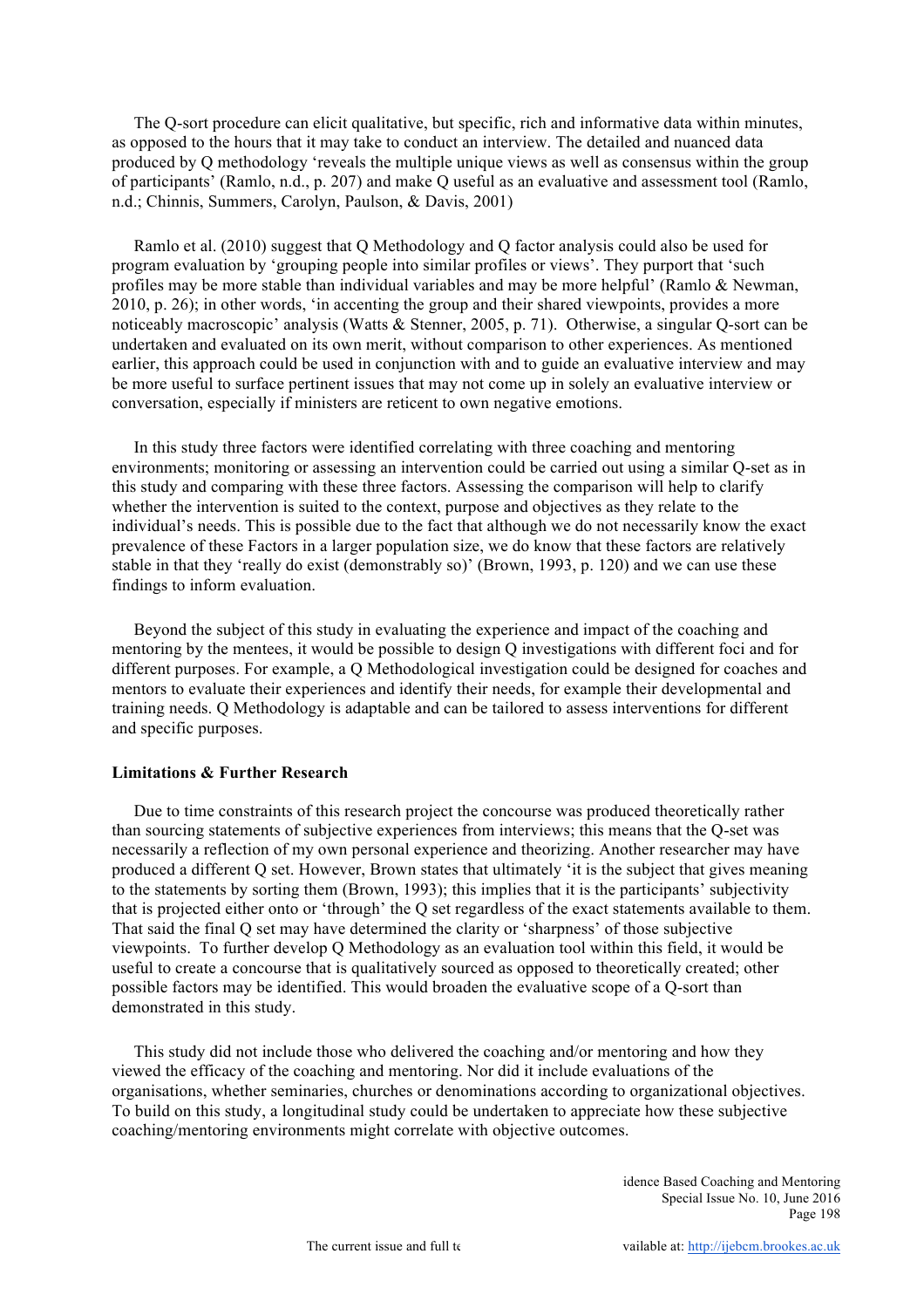We cannot necessarily say that the findings of a O study are generalizable as we cannot necessarily know the exact prevalence of factors found in a larger population size, but we do know that these factors are relatively stable in that they 'really do exist (demonstrably so)' (Brown, 1993, p. 120). However, there may be other factors, or points of view, and further research may surface them.

Different Q-sets could also be generated to evaluate different aspects i.e. coach/mentor behaviours, or Q-sets created from coaches'/mentors' perspective to evaluate their experiences and identify their needs i.e. developmental and training needs.

Although many found doing a Q-sort enjoyable, others found the forced ranking frustrating, as was reflected in some of the comments made at the end of the procedure. This may have put some participants off, particularly those who may have had conflicted experiences and whose experiences might have produced some rich material in a more traditional qualitative approach i.e. an interview.

#### **Summary**

Evaluation of coaching and/or mentoring programmes presents unique challenges and is complex. In addition, evaluation of coaching and mentoring within a profession such as the pastoral ministry presents specific challenges where it is difficult to clearly establish what the desired outcomes are.

As mentioned earlier, arguably the most useful outcomes in the pastoral ministry are the minister's own sense of efficacy, arising out of learning, improved performance, increase of resilience and resourcefulness, and most poignantly development and maturity. Although it may not be possible to directly assess these outcomes, it may be possible to evaluate whether or not the coaching/mentoring environment provides the conditions to facilitate their development. Such an evaluation is necessarily subjective. However, assessing subjectivity is also a challenge. Q Methodology is a research method that set out to provide a 'basis for a science of subjectivity' (Brown, 1993).

An online Q-sort procedure was designed to evaluate the experience and impact of coaching and/or mentoring interventions in the pastoral ministry. Participants from three settings were invited and the results subjected to factor analysis.

The encouraging finding of this particular study is that for the majority, those loading onto Factors 1+ and 3+, coaching/mentoring was a positive and satisfactory experience (75% of participants). For some, for those loading onto Factors 2 and 3-, coaching/mentoring delivered some benefits, but was not necessarily satisfactory (8% of participants). However, there was one participant who loaded onto Factor 1-, which delivered no benefits and was unsatisfactory (2% of participants).

As an assessment tool, using a Q-sort to evaluate the coaching and mentoring was simple and easy to administer. The Q-sort procedure proved to elicit subjective, but specific, rich and informative data within minutes and demonstrates O Methodology to be a viable and useful evaluation tool.

#### **References**

Allen, T. D., Eby, L. T., Poteet, M. L., & Lentz, E. (2004). Career Benefits Associated With Mentoring for Proteges: A Meta-Analysis. *Journal of Applied Psychology, 89*(1), 127-136.

Berger, J., & Fitzgerald, C. (2002). Leadership and complexity of mind: the role of executive coaching. In J. Berger, & C. Fitzgerald, *Executive Coaching: Practices and persepctives* (Eds ed., pp. 27-57). Palo Alto: Davies-Black.

> International Journal of Evidence Based Coaching and Mentoring Special Issue No. 10, June 2016 Page 199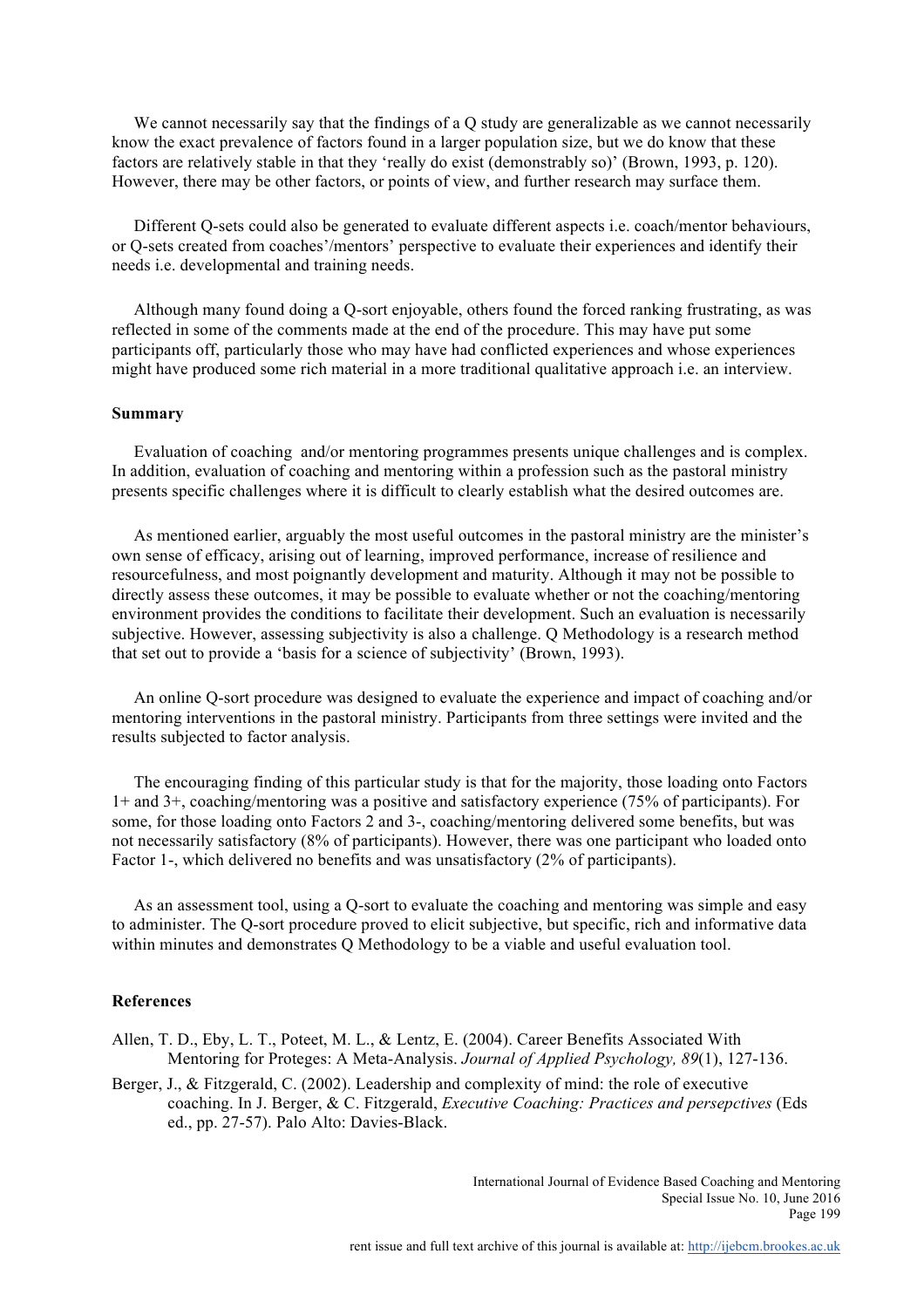Bickers, D. W. (2010). Coaching Bivocational Ministers for Greater Ministry Effectiveness. Lynchburg, Virginia: Liberty Baptist Theological Seminary.

- Brown, S. R. (1993). A Primer on Q Methodology. *Operant Subjectivity, 16*(3/4), 91-138.
- Bryman, A. (2012). *Social Research Methods* (4th ed.). Oxford: Oxford University Press.
- Chinnis, A. S., Summers, D. E., Carolyn, D., Paulson, D. J., & Davis, S. M. (2001). Q Methodology: A New Way of Assessing Employee Satisfaction. *JONA, 31*(5), 252-259.
- Chiroma, N. H. (2012). Critical Evaluation of Mentoring Programmes in Theological Seminaries of the Evangelical Church of West Africa (ECWA). Stellenbosch: Stellenbosch University.
- Connor, K. M., & Davidson, J. R. (2003). Development of a New Resilience Scale: The Connor-Davidson Resilience Scale (CD-RISC). *Depression and Anxiety, 18*, 76-82.
- Cook-Greuter, S. R. (2004). Making the case for a Developmental Perspective. *Industrial and Commercial Training, Vol. 36, No 7*, 275 - 281.
- Cowart, K. (2002). The Role of Mentoring in The Preparation of Church Planters of Reproducing Churches. Wilmore, Kentucky: Asbury Theological Seminary.
- Cox, E., & Jackson, P. (2010). Developmental Coaching. In E. Cox, T. Bachkirova, & D. Clutterbuck, *The Complete Handbook of Coaching* (pp. 217 - 230). London: Sage.
- Cranton, P. (1994). *Understanding and Promoting Transformative Learning.* San Francisco: Jossey-Bass Inc.
- Davis, C. H., & Michelle, C. (2011, Nov). Q Methodology in Audience Research: Bridging the. *Participations: Journal of Audience & Reception Studies, 8*(2).
- Eby, L. T., McManus, S. E., Simon, S. A., & Russell, J. E. (2000). The Protege's Perspective Regarding Negative Mentoring Experiences: The Development of a Taxonomy. *Journal of Vocational Behavior, 57*, 1-21.
- Ely, K., Boyce, L. A., Hernez-Broome, G., & Whyman, W. (2010). Evaluating Leadership Coaching: a Review and Integrated Framework. *The Leadership Quarterly, 21*(4), 585-599.
- Godfrey, J. M. (2005). The Role of Mentoring in the Developmental Experiences of Baptist Pastors in Texas: A Case Study.
- Hammond, T. (2015). Evaluating Coaching and Mentoring Designs in the Pastoral Ministry: A Q Methodological Investigation. Oxford: Unpublished master's thesis, Oxford Brookes University.
- Heron, J. (2001). *Helping the Client* (Fifth ed.). London: Sage Publications.
- International Coach Federation. (2015). *ICF Core Competencies*. Retrieved April 18, 2015, from www.coachfederation.org.uk/about-us/icf-core-competencies/
- Klasen, N., & Clutterbuck, D. (2002). *Implementing Mentoring Schemes: a practical guide to successful programs.* Oxford: Elsevier.
- Kram, K. E. (1985a). *Mentoring at Work: Developmental Relationships in Organizational Life.* Glenview, IL: Scott Foresman & Co.
- Laske, O. (2000). *What is Developmental Coaching?* Retrieved January 2013, from http://www.ontrackcoaching.com/articles/developmental\_coaching.htm
- Longden, L. (2013, September). *Mentoring in Ministry Survey.* Retrieved August 30, 2015, from Ministry Development for developing ministries: http://www.ministrydevelopment.org.uk/UserFiles/File/Management\_Report.pdf
- Maslach, C., Schaufeli, W. B., & Leiter, M. P. (2001). Job Burnout. *Annual Review of Psychology, 52*, 397 - 422.
- Morzinski, J. A., & Fisher, J. C. (1996). An Evaluation of Formal Studies and a Model for their Improvement. *Evaluation Practice, 17*(1), 43-56.